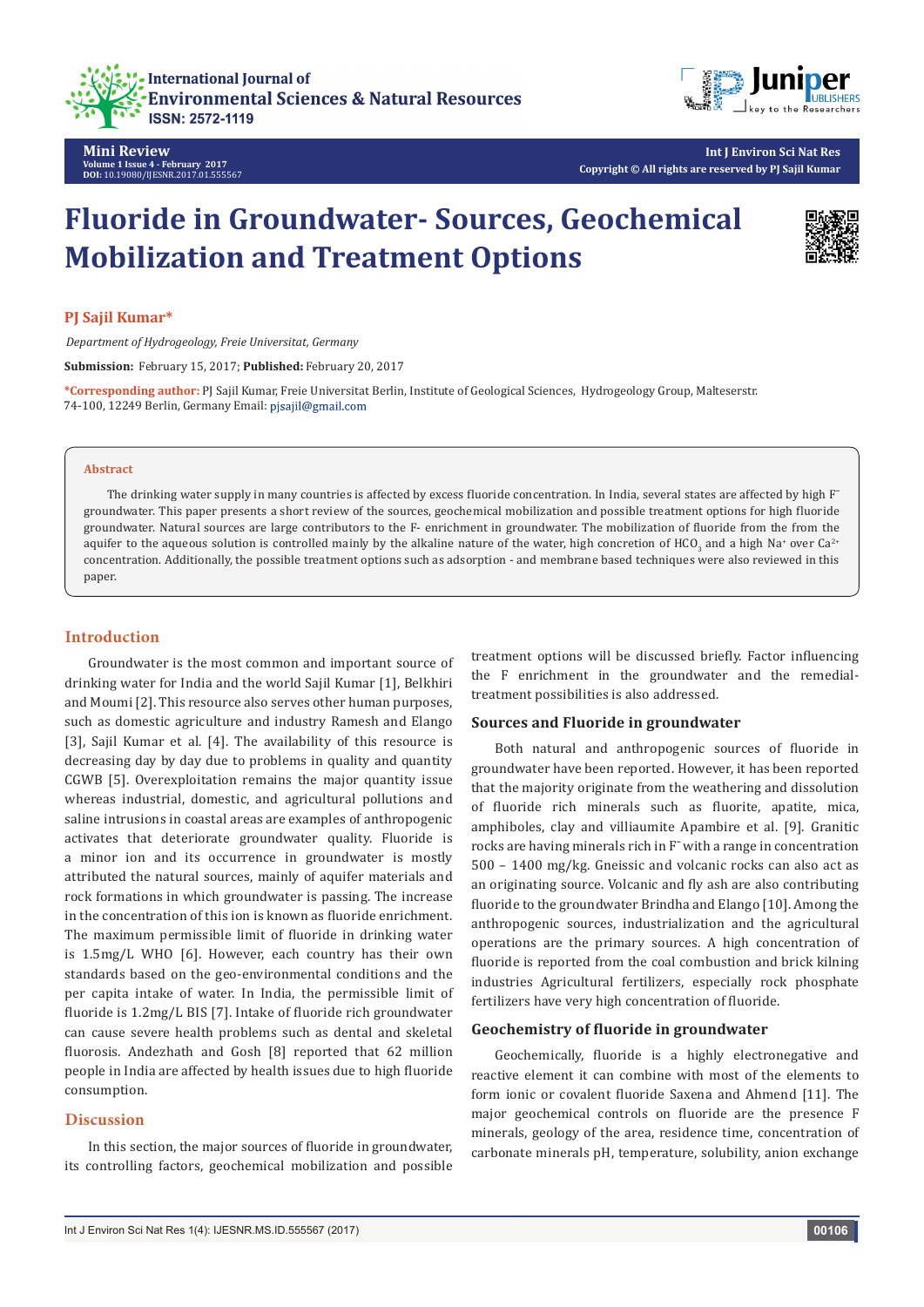capacity of the aquifer, groundwater age, depth of water occurrence, porosity of the aquifer and structure Apambire et al. [9]. Weathering of minerals such micas and amphiboles are one of the important factors that control the mobility of fluoride. In the presence of calcium, due to the high electro negativity of fluoride, it often forms CaF2 (Equation 1 and 2). A common ion effect can also be suggested, as in the presence of Ca2+, when the dissolution of fluorite is suppressed and causes decrease in the concentration of F in groundwater.

$$
CaCO_{3}(s) + H^{+} -2Ca^{2} + + HCO_{3}(1)
$$

 $CaF_2 \rightarrow Ca^{2+} + 2F^-(2)$ 

According to Handa [12], these reactions can be combined and written as,

$$
CaCO3 (s) + H+ + 2F \t\t - > CaF2 (s) + HCO3 (3)
$$

Alkaline pH is one of the triggering factors for the occurrence of fluoride in groundwater Jacks et al. [13]. Acidity in the water results in the absorption of F to the clay layers while alkaline water causes desorption from the aquifer and increases the concentration in groundwater Saxena and Ahamed [11], Sajil Kumar [14]. The resulting equation can be written as,

 $CaF_2 + 2NaHCO_3 = CaCO_3 + 2Na^* + 2F- H_2O + CO_2(4)$ 

Higher concentration of Na over Ca, along with alkalinity and bicarbonate ions also favors fluoride in groundwater.

#### **Remedial measures and treatment options**

Several methods have been in use and more are developing for the removal of fluoride from drinking water. Household techniques and low cost methods like lime softening, to highly sophisticated membrane techniques, are available. Mohapatra et al. [15] reported that fluoride removal techniques can generally be classified as adsorption based techniques and membrane based techniques. The most common adsorption techniques use alumina, clays and soils, calcium minerals, synthetic compounds and carbon materials, zeolite materials and ion exchange resins. The most common membrane techniques are nanofiltration, reverse osmosis and electro coagulation, and have also used in the treatment.

## **Conclusion**

Fluoride concentration in groundwater mainly originates from natural sources, with a very less contribution from the anthropogenic activities. In most of the cases the fluoride enrichment occurs in groundwater by the dissolution of F-rich minerals such as amphiboles and micas present in the aquifers,

mostly granitic rich rocks. The most favorable condition for increasing  $F<sub>-</sub>$  concentration in groundwater is alkaline pH, high concentration of HCO<sub>2</sub> and high Na/Ca ratio. Consumption of F rich groundwater may cause serious health problems such as dental and skeletal fluorosis. Adsorption- and membrane based treatment methods are available techniques for the removal of F<sup>-</sup> from groundwater.

#### **References**

- 1. [Sajil Kumar PJ, James EJ \(2016\) Identification of hydrogeochemical](http://www.tandfonline.com/doi/abs/10.1080/02626667.2015.1022551)  [processes in the Coimbatore district, Tamil Nadu, India. Hydrological](http://www.tandfonline.com/doi/abs/10.1080/02626667.2015.1022551)  [Sciences Journal 61\(4\): 719-731.](http://www.tandfonline.com/doi/abs/10.1080/02626667.2015.1022551)
- 2. [Belkhiri L, Mouni L \(2012\) Hydro chemical analysis and evaluation of](http://link.springer.com/article/10.1007/s13201-012-0033-6)  [groundwater quality in El Eulma area, Algeria. Applied Water Science](http://link.springer.com/article/10.1007/s13201-012-0033-6)  [2\(2\): 127-133.](http://link.springer.com/article/10.1007/s13201-012-0033-6)
- 3. [Ramesh K, Elango L \( 2011\) Groundwater quality and its suitability for](http://link.springer.com/article/10.1007/s10661-011-2231-3)  [domestic and agricultural use in Tondiar river basin, Tamil Nadu, India.](http://link.springer.com/article/10.1007/s10661-011-2231-3)  [Environ Monitoring Assessment 184\(6\): 3887-3889.](http://link.springer.com/article/10.1007/s10661-011-2231-3)
- 4. [Sajil Kumar PJ, Jegathambal P, James EJ \(2014\) Factors influencing the](http://link.springer.com/article/10.1007/s12665-014-3152-6)  [high fluoride concentration in groundwater of Vellore District, South](http://link.springer.com/article/10.1007/s12665-014-3152-6)  [India. Environmental Earth Sciences 72: 2437-2446.](http://link.springer.com/article/10.1007/s12665-014-3152-6)
- 5. [CGWB \(2014\) Dynamic Ground Water Resources of India. Ministry](http://www.cgwb.gov.in/documents/Dynamic-GW-Resources-2011.pdf)  [of Water Resources, River Development & Ganga Rejunvenation,](http://www.cgwb.gov.in/documents/Dynamic-GW-Resources-2011.pdf)  [Technical report series.](http://www.cgwb.gov.in/documents/Dynamic-GW-Resources-2011.pdf)
- 6. [WHO \(2011\) Guideline for drinking water quality. World Health](http://www.who.int/water_sanitation_health/dwq/gdwq0506.pdf)  [Organization, 4rd Edn Geneva, Switzerland.](http://www.who.int/water_sanitation_health/dwq/gdwq0506.pdf)
- 7. [BIS \(1992\) Indian standard specifications for drinking water as per BIS](http://www.indiawaterportal.org/articles/indian-standard-drinking-water-bis-specifications-10500-1991)  [Specifications. India Water Portal.](http://www.indiawaterportal.org/articles/indian-standard-drinking-water-bis-specifications-10500-1991)
- 8. [Andezhath SK, Gosh G \(1999\) Fluorosis management in India: the](http://hydrologie.org/redbooks/a260/iahs_260_0159.pdf)  [impact due to networking between health and drinking water supply](http://hydrologie.org/redbooks/a260/iahs_260_0159.pdf)  [agencies. Water and Sanitation Section, UNICEF, USA 260:159-165](http://hydrologie.org/redbooks/a260/iahs_260_0159.pdf).
- 9. [Apambire WB, Boyle DR, Michel FA \(1997\) Geochemistry, genesis and](http://link.springer.com/article/10.1007/s002540050221)  [health implications of fluoriferous ground waters in the upper regions](http://link.springer.com/article/10.1007/s002540050221)  [of Ghana. Environ Geol 33\(1\): 13-24.](http://link.springer.com/article/10.1007/s002540050221)
- 10. [Brindha K, Elango L \(2011\) Fluoride in Groundwater: Causes,](https://www.researchgate.net/publication/220000345_Fluoride_in_Groundwater_Causes_Implications_and_Mitigation_Measures)  [Implications and Mitigation Measures. In: Monroy SD \(Ed\), Fluoride](https://www.researchgate.net/publication/220000345_Fluoride_in_Groundwater_Causes_Implications_and_Mitigation_Measures)  [Properties, Applications and Environmental Management 111-136pp.](https://www.researchgate.net/publication/220000345_Fluoride_in_Groundwater_Causes_Implications_and_Mitigation_Measures)
- 11. [Saxena VK, Ahmed S \(2001\) Dissolution of fluoride in groundwater:](http://link.springer.com/article/10.1007/s002540100290)  [a water-rock interaction study. Environmental Geology 40\(9\): 1084-](http://link.springer.com/article/10.1007/s002540100290) [1087.](http://link.springer.com/article/10.1007/s002540100290)
- 12. [Handa BK \(1975\) Geochemistry and genesis of fluoride containing](http://onlinelibrary.wiley.com/doi/10.1111/j.1745-6584.1975.tb03086.x/abstract)  [ground waters in India. Ground Water 13\(3\): 275-281.](http://onlinelibrary.wiley.com/doi/10.1111/j.1745-6584.1975.tb03086.x/abstract)
- 13. [Jacks G, Rajagopalan K, Alveteg T, Jonsson M \(1993\) Genesis of high-F](http://www.sciencedirect.com/science/article/pii/S0883292709800437)  [ground waters, southern India. Appl Geochem 8\(2\): 241-244](http://www.sciencedirect.com/science/article/pii/S0883292709800437)
- 14. [Sajil Kumar PJ \(2012\) Assessment of fluoride contamination in](https://www.ncbi.nlm.nih.gov/pubmed/22526991)  [groundwater as precursor for electro coagulation. Bull Envi Contam](https://www.ncbi.nlm.nih.gov/pubmed/22526991)  [Toxi 89\(1\): 172-175](https://www.ncbi.nlm.nih.gov/pubmed/22526991).
- 15. [Mohapatra M, Anand S, Mishra BK, Giles DE, Singh P \(2009\) Review of](https://www.ncbi.nlm.nih.gov/pubmed/19775804)  [fluoride removal from drinking water. J Environ Manage 91\(1\): 67-77.](https://www.ncbi.nlm.nih.gov/pubmed/19775804)